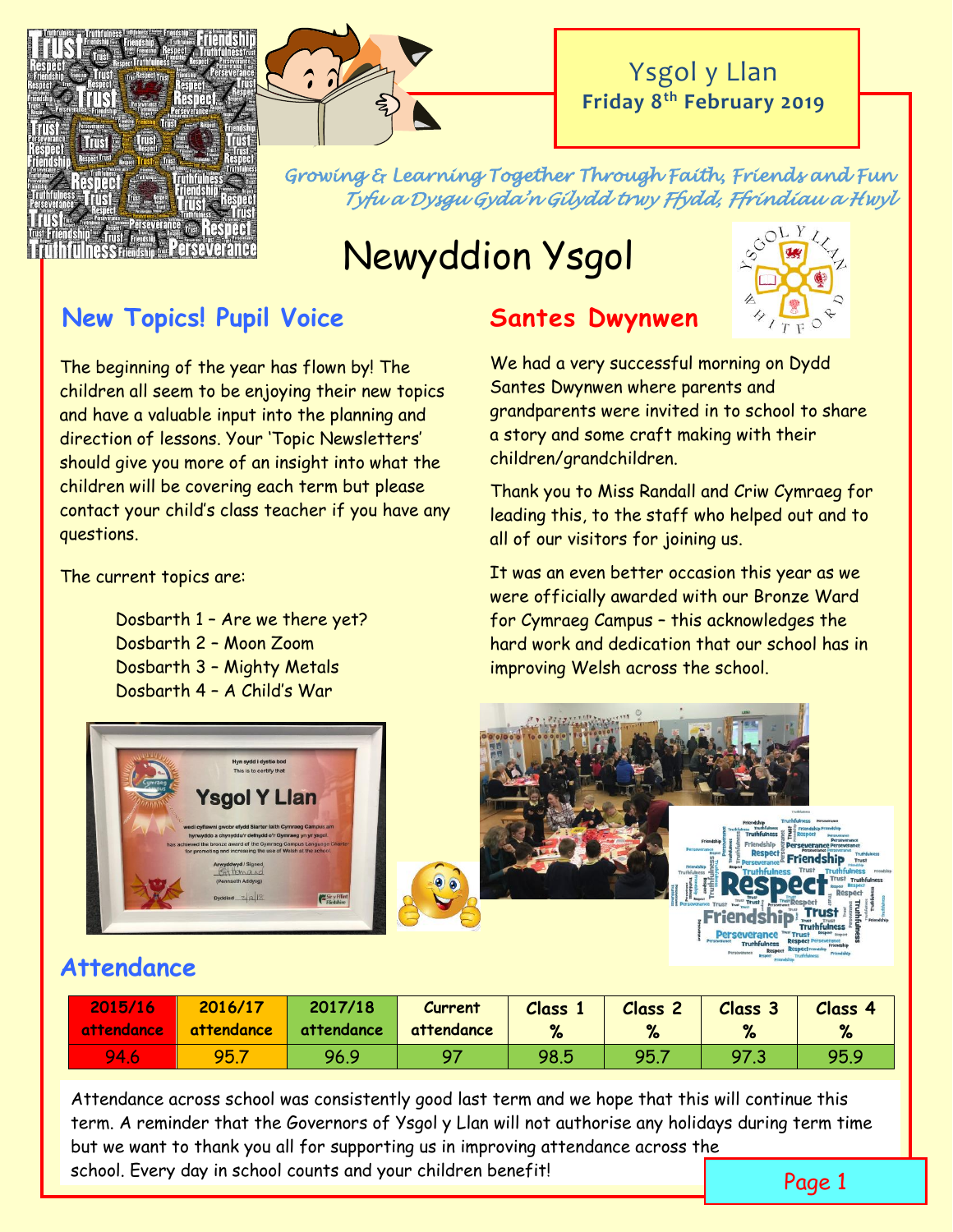### **Reception & Nursery Applications**

Reception applications have all been received and parents will be notified by 16/4/19.

Nursery applications must be received by 22/2/19 and parents will be notified by 10/5/19.



 $\overline{\phantom{a}}$ 

**Ysgol Y Llan Places currently available! Contact the School Office** Phone: 01745 560431 Email: whmail@hwbcymru.net

### **Important Reminders**

- The school day starts at 8.55am and pupils should enter school through the hall door before this time.
- All bookings for clubs should be made online. If plans change and you need to book on to Clwb Ddraig, please contact the office ASAP.
- Please ensure that all payments are made in advance for school meals and clubs. Please check your school comms account for other payments due.
- FSM entitlement you may be eligible for free school meals. Please ask the office or enquire online

[http://www.flintshire.gov.uk/en/Resident/Sch](http://www.flintshire.gov.uk/en/Resident/Schools/Education-Benefits.aspx) [ools/Education-Benefits.aspx](http://www.flintshire.gov.uk/en/Resident/Schools/Education-Benefits.aspx)

After half term, we welcome any donations of Easter Eggs for our annual Easter Bingo on Wednesday 3<sup>rd</sup> April at 6pm. Thank you in advance!





### EVENTS & SUPPORT **Friends of the School**

The next Friends of the School event will be the **Mother's Day Secret** Shop on Friday 29th March at 2.30pm onwards. This will be a perfect opportunity to unwind and have a tea and cake whilst children choose the perfect gift for their special mums!

In the meantime, children still have their piggybanks to fill in class. Children can continue to bring in any loose change until Easter when monies will be counted and a special prize presented to the class who has collected the most money.

The Friends also hope to organise another Bags2School before half term. Now might be a good time to start thinking about collecting unwanted clothes and bedding.

Remember that an easy way to support the school is by entering 'Your School Lottery' on [https://www.yourschoollottery.co.uk/lottery/scho](https://www.yourschoollottery.co.uk/lottery/school/ysgol-y-llan) [ol/ysgol-y-llan](https://www.yourschoollottery.co.uk/lottery/school/ysgol-y-llan)

The Friends have discussed some interesting fund raising ideas moving forwards and I'm sure you'll enjoy what you hear. More information will follow from the Friends but please get in touch if you think that you can help with any future events.

#### MONEY RAISED

The Friends of the School organise many events throughout the year and these are very much appreciated. With your support, they have purchased ipads for the Foundation Phase classes last year and laptops for the Key Stage 2 classes this year.

Thank you all for your continued support.

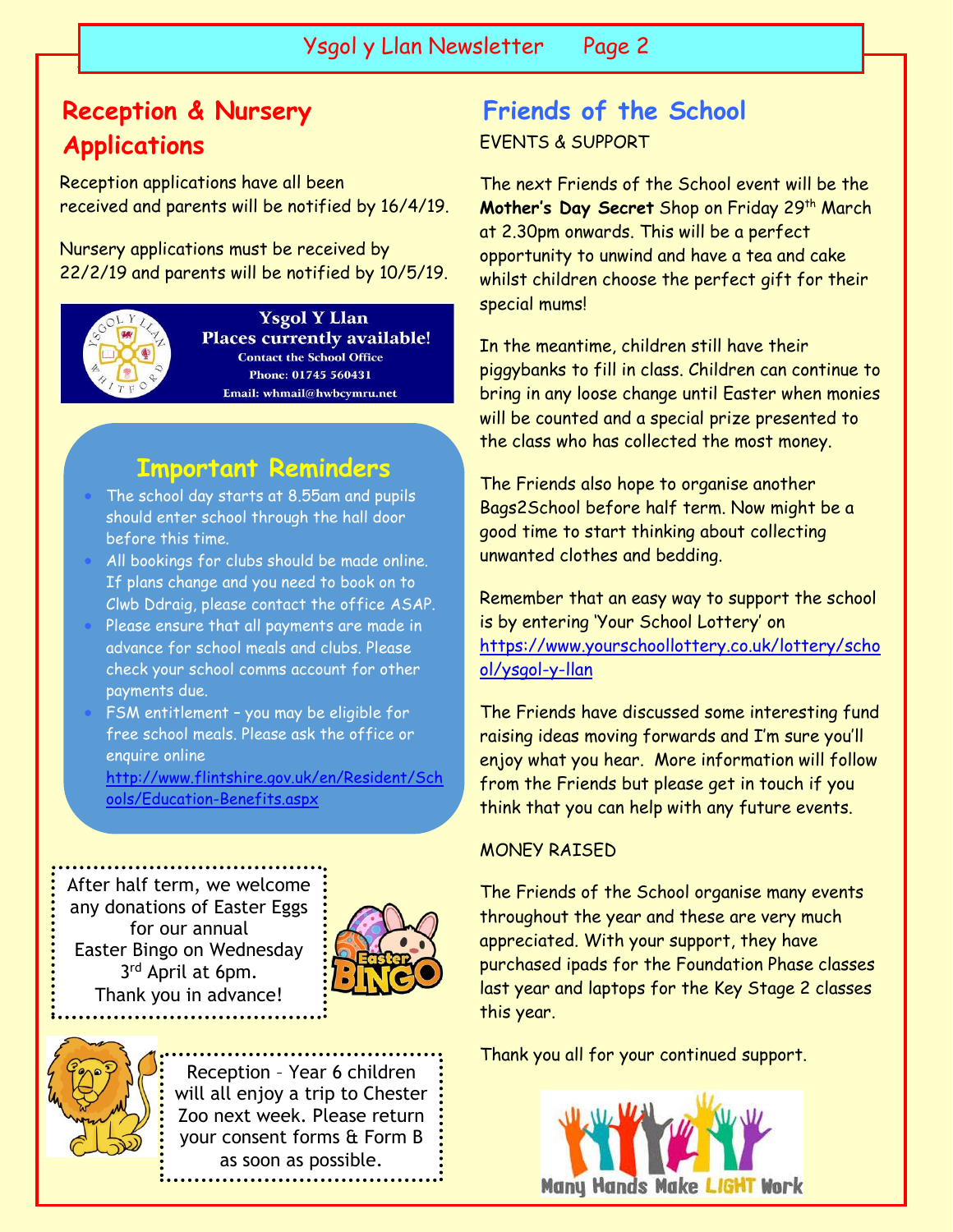### Ysgol y Llan Newsletter Page 3

### **Netball**

Well done to the pupils who took part in the netball festival. The teams placed  $4<sup>th</sup>$  and  $7<sup>th</sup>$  overall and ended the morning with a competitive match against each other with Whitford 1 narrowly winning 1-0.

We intend on running an extra-curricular netball club on a Monday (lunchtime or after school) in preparation for our next tournament in April.

#### **Extra-curricular School Activities/Clubs**

**Please note – days/times could change MONDAY** – Coding Club, juniors, after school (free), to begin 18/2/19 **MONDAY** – Netball, juniors, lunchtime **TUESDAY** – Choir Club, juniors, lunchtime **WEDNESDAY** – Hockey, juniors, lunchtime **WEDNESDAY** – Football, after school, £2.50 **THURSDAY** – Urdd Club, Years 2–6, lunchtime

**Please note that we are trialing teacher led after school club activities on a Monday (only one day) with the hope that it does not impact too much on Clwb Ddraig. One or two clubs may run consecutively and this day may change in the future.**

### **Fire Safety Talks**

Pupils had an informative and essential safety talk from the Fire & Rescue service this term.

The children were a credit as always and responded very well to the questions. Please check your alarms at home and if you require free alarms and installation, get in touch with the fire service as soon as you can.













## **Upcoming Events**

We have several events/competitions that children will be involved in this term including hockey tournaments, Rotary Club Writing Competition, Flintshire Maths Quiz, Growth Mindset Week (with parental workshop), Bikeability Course, World Book Day, football tournaments, Nant BH residential trip, Ruthin School Maths Challenge and much more!

Please see the list of dates on the back page for diary entries.

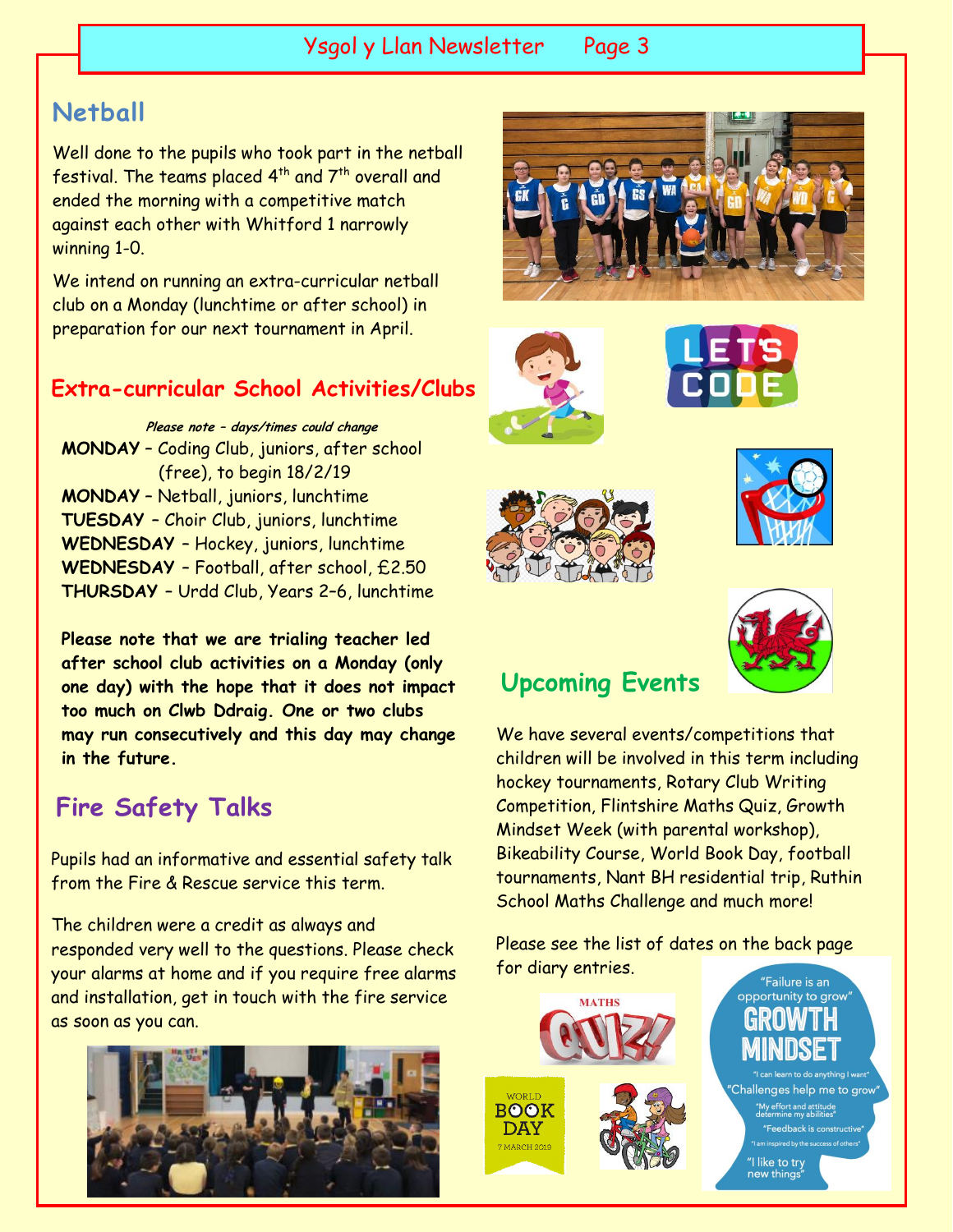**SCHOOL PARLIAMENT Promoting Pupil Voice** 

**The School Parliament committees want to keep you informed about their progress within the school. Below they have pointed out several examples of progress to date and their next steps.**

### **Criw Cymraeg**

Progress to date:

- Achieved Bronze Award
- Opened a Pod Siarad
- Sold toast and milkshake for fund raising
- Created a Criw Cymraeg section on Seesaw
- Held a Santes Dwynwen parent session
- Improved shared Welsh reading across the school

#### Next steps:

- Work towards the Silver Award
- To lead the school Eisteddfod
- 'Croeso' art project
- To learn Welsh prayers
- To enhance our library area
- To develop a Welsh 'Graffiti Wall' outside **By Megan C and Isobel O**

### **Rota Kids**

Criw **Forman** 

Progress to date:

- First Rotakids club in Flintshire
- Raised over £100 for Children in Need
- Raised over £85 for Breast Cancer Research
- Sold cupcakes for Macmillan
- Ran a mini marathon for Red Nose Day

#### Next steps:

- Continue to raise money for charities
- To raise more money for Welsh and local charities
- To think about how we can support those less fortunate than ourselves

**By Lucy B and Tallulah B**



Progress to date:

- Created a Digital Champions board
- Created a monitoring table for ICT issues and for checking on equipment

**By Leilani J**

### **Ethos Committee**



- Purchased meditation CDs and prayer books for each class
- Increased pupil participation in assemblies
- We present certificates during celebration assemblies based on Christian Values
- All members meet termly and we each have a dove badge
- We evaluate collective worship termly

Next steps:

- To develop prayer corners
- To monitor RE displays termly
- To create an Ethos committee board sharing achievements and action plans
- To learn new hymns and acknowledge classes for their singing during collective worship

#### **By Charlotte G, Alexa K, Isla P and Bethany B**

### **Eco Committee**



Progress to date:

- Monitoring water, paper and power. We save water by turning taps off, recycle paper and check that lights and computers are turned off
- We give awards to those children who have been eco-friendly
- Completed an Eco-review
- Completed an air testing review

#### Next steps:

- Deliver a whole school assembly
- Review how we can reduce plastic in school
- Participate in Fairtrade Fortnight

#### **By Leilani J and Isla J**

### **Digital Champions**

Next steps:

- Lead a whole school assembly on Internet Safety
- Create and give out a leaflet about how to keep safe online